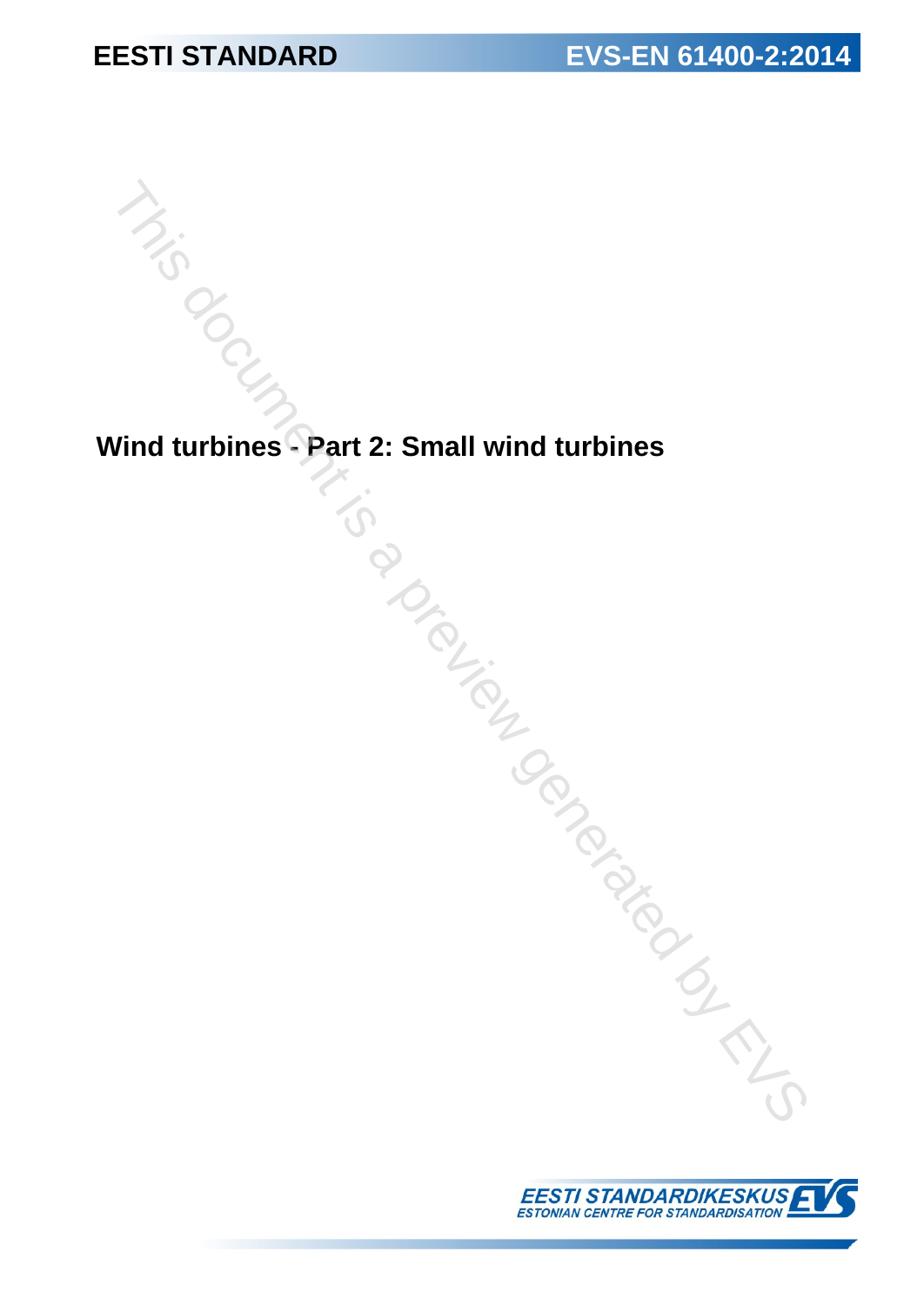#### **EESTI STANDARDI EESSÕNA NATIONAL FOREWORD**

| See Eesti standard EVS-EN 61400-2:2014 sisaldab<br>Euroopa standardi EN 61400-2:2014 inglisekeelset<br>teksti.                                                                                                          | This Estonian standard EVS-EN 61400-2:2014<br>consists of the English text of the European standard<br>EN 61400-2:2014.                  |
|-------------------------------------------------------------------------------------------------------------------------------------------------------------------------------------------------------------------------|------------------------------------------------------------------------------------------------------------------------------------------|
| Standard<br>jõustunud<br>sellekohase<br><b>on</b><br>teate<br>avaldamisega EVS Teatajas.                                                                                                                                | This standard has been endorsed with a notification<br>published in the official bulletin of the Estonian Centre<br>for Standardisation. |
| standardimisorganisatsioonid<br>Euroopa<br>Euroopa<br>standardi rahvuslikele<br>liikmetele<br>kättesaadavaks 10.10.2014.                                                                                                | on teinud Date of Availability of the European standard is<br>10.10.2014.                                                                |
| Standard on kättesaadav Eesti Standardikeskusest.                                                                                                                                                                       | The standard is available from the Estonian Centre for<br>Standardisation.                                                               |
|                                                                                                                                                                                                                         |                                                                                                                                          |
|                                                                                                                                                                                                                         |                                                                                                                                          |
| PIONTELIA                                                                                                                                                                                                               |                                                                                                                                          |
|                                                                                                                                                                                                                         |                                                                                                                                          |
|                                                                                                                                                                                                                         |                                                                                                                                          |
|                                                                                                                                                                                                                         |                                                                                                                                          |
|                                                                                                                                                                                                                         |                                                                                                                                          |
| saates e-kirja meiliaadressile standardiosakond@evs.ee.                                                                                                                                                                 | Tagasisidet standardi sisu kohta on võimalik edastada, kasutades EVS-i veebilehel asuvat tagasiside vormi või                            |
| CS 27.180                                                                                                                                                                                                               |                                                                                                                                          |
|                                                                                                                                                                                                                         |                                                                                                                                          |
| Standardite reprodutseerimise ja levitamise õigus kuulub Eesti Standardikeskusele<br>Andmete paljundamine, taastekitamine, kopeerimine, salvestamine elektroonsesse süsteemi või edastamine ükskõik millises vormis või |                                                                                                                                          |
| millisel teel ilma Eesti Standardikeskuse kirjaliku loata on keelatud.                                                                                                                                                  |                                                                                                                                          |
| Kui Teil on küsimusi standardite autorikaitse kohta, võtke palun ühendust Eesti Standardikeskusega:<br>Aru 10, 10317 Tallinn, Eesti: www.eys.ee: telefon 605 5050; e-post info@eys.ee                                   |                                                                                                                                          |

ICS 27.180

Aru 10, 10317 Tallinn, Eesti; www.evs.ee; telefon 605 5050; e-post info@evs.ee

**The right to reproduce and distribute standards belongs to the Estonian Centre for Standardisation**

No part of this publication may be reproduced or utilized in any form or by any means, electronic or mechanical, including photocopying, without a written permission from the Estonian Centre for Standardisation.

If you have any questions about copyright, please contact Estonian Centre for Standardisation: Aru 10, 10317 Tallinn, Estonia; [www.evs.ee](http://www.evs.ee); phone 605 5050; e-mail info@evs.ee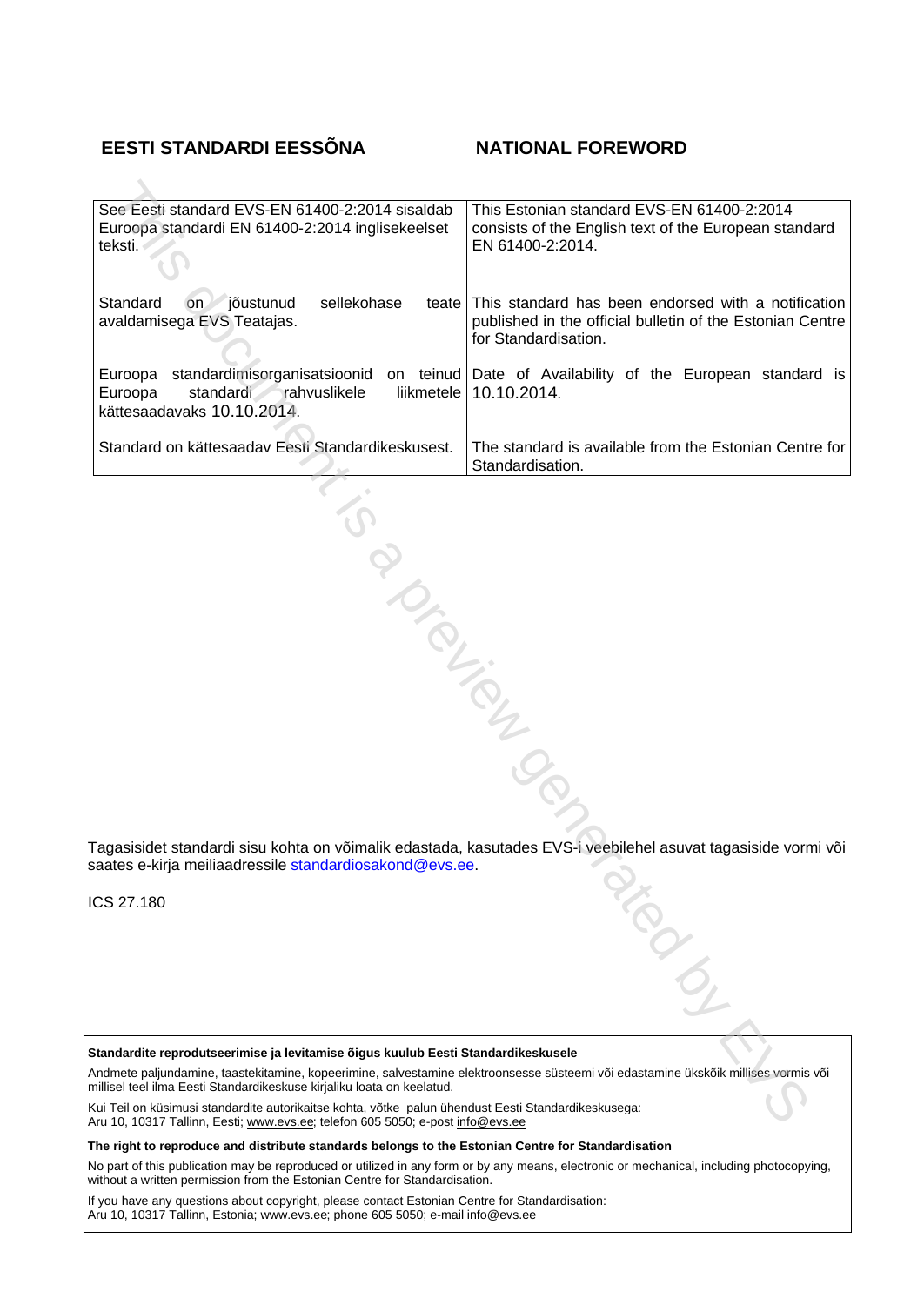# EUROPEAN STANDARD NORME EUROPÉENNE EUROPÄISCHE NORM

## **EN 61400-2**

October 2014

ICS 27.180 Supersedes EN 61400-2:2006

English Version

### Wind turbines - Part 2: Small wind turbines (IEC 61400-2:2013)

Eoliennes-- Partie 2: Petits aérogénérateurs (CEI 61400-2:2013)

Windenergieanlagen - Teil 2: Anforderungen für kleine Windenergieanlagen (IEC 61400-2:2013)

This European Standard was approved by CENELEC on 2014-01-16. CENELEC members are bound to comply with the CEN/CENELEC Internal Regulations which stipulate the conditions for giving this European Standard the status of a national standard without any alteration.

Up-to-date lists and bibliographical references concerning such national standards may be obtained on application to the CEN-CENELEC Management Centre or to any CENELEC member.

This European Standard exists in three official versions (English, French, German). A version in any other language made by translation under the responsibility of a CENELEC member into its own language and notified to the CEN-CENELEC Management Centre has the same status as the official versions.

CENELEC members are the national electrotechnical committees of Austria, Belgium, Bulgaria, Croatia, Cyprus, the Czech Republic, Denmark, Estonia, Finland, Former Yugoslav Republic of Macedonia, France, Germany, Greece, Hungary, Iceland, Ireland, Italy, Latvia, Lithuania, Luxembourg, Malta, the Netherlands, Norway, Poland, Portugal, Romania, Slovakia, Slovenia, Spain, Sweden, Switzerland, Turkey and the United Kingdom.



European Committee for Electrotechnical Standardization Comité Européen de Normalisation Electrotechnique Europäisches Komitee für Elektrotechnische Normung Tongueno

**CEN-CENELEC Management Centre: Avenue Marnix 17, B-1000 Brussels**

© 2014 CENELEC All rights of exploitation in any form and by any means reserved worldwide for CENELEC Members.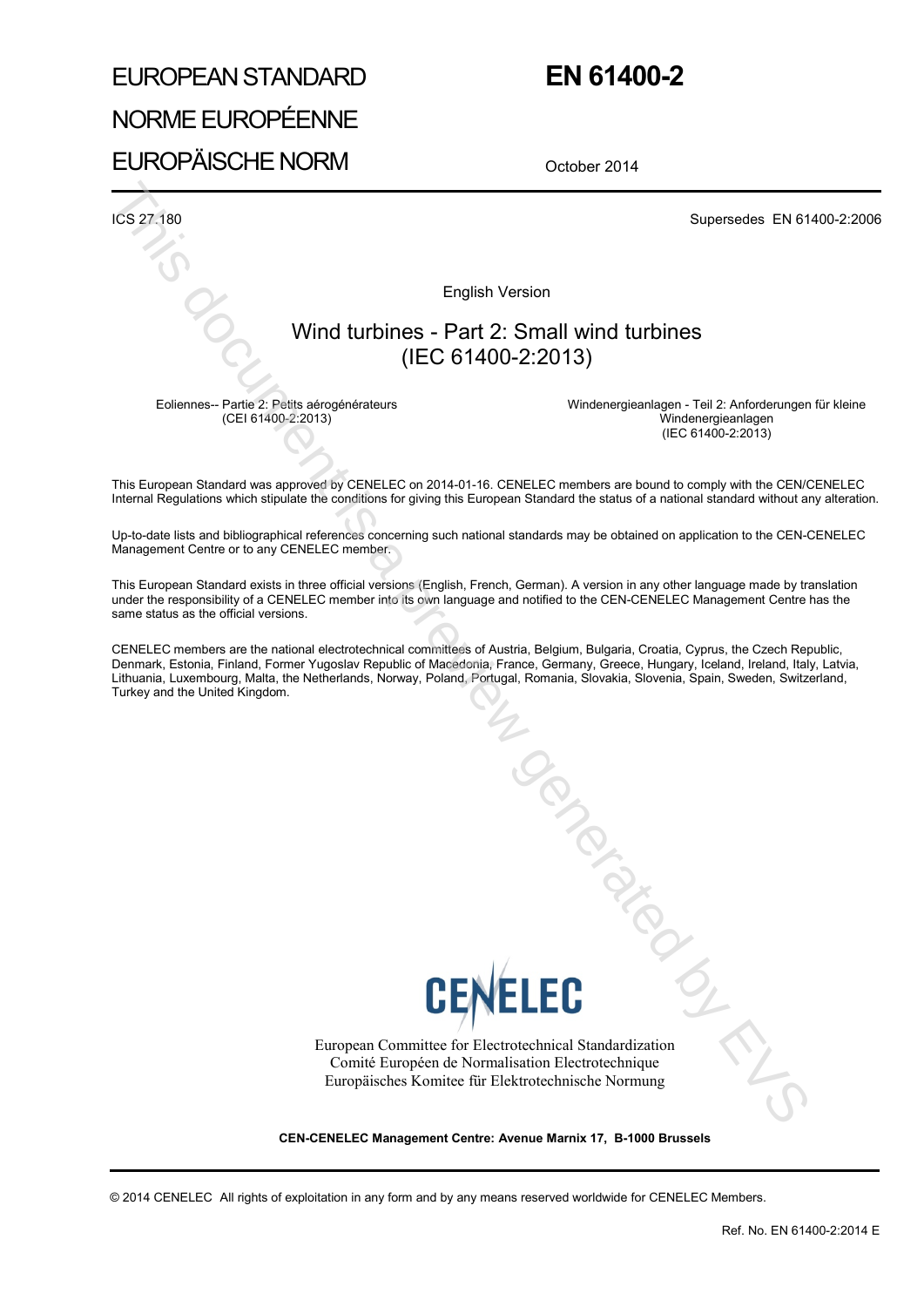#### **Foreword**

The text of document 88/465/FDIS, future edition 3 of IEC 61400-2, prepared by IEC/TC 88 "Wind turbines" and ISO/TC 60 "Gears" was submitted to the IEC-CENELEC parallel vote and approved by CENELEC as EN 61400-2:2014.

| $\bullet$ | latest date by which the document has<br>to be implemented at national level by<br>publication of an identical national<br>standard or by endorsement | (dop) | 2015-04-10 |
|-----------|-------------------------------------------------------------------------------------------------------------------------------------------------------|-------|------------|
| $\bullet$ | latest date by which the national<br>standards conflicting with the<br>document have to be withdrawn                                                  | (dow) | 2017-01-16 |

#### **Endorsement notice**

| CENELEC as EN 61400-2:2014.                                                                                                                                                                                                                                                             |                                           |                | The lead of document objection bio, nature cultion of the office 2, prepared by incorre<br>turbines" and ISO/TC 60 "Gears" was submitted to the IEC-CENELEC parallel vote and approved                      |
|-----------------------------------------------------------------------------------------------------------------------------------------------------------------------------------------------------------------------------------------------------------------------------------------|-------------------------------------------|----------------|-------------------------------------------------------------------------------------------------------------------------------------------------------------------------------------------------------------|
| The following dates are fixed:                                                                                                                                                                                                                                                          |                                           |                |                                                                                                                                                                                                             |
| latest date by which the document has<br>$\bullet$<br>to be implemented at national level by<br>publication of an identical national<br>standard or by endorsement<br>latest date by which the national<br>$\bullet$<br>standards conflicting with the<br>document have to be withdrawn |                                           | (dop)<br>(dow) | 2015-04-10<br>2017-01-16                                                                                                                                                                                    |
| This document supersedes EN 61400-2:2006                                                                                                                                                                                                                                                |                                           |                |                                                                                                                                                                                                             |
| rights.                                                                                                                                                                                                                                                                                 |                                           |                | Attention is drawn to the possibility that some of the elements of this document may be the subjec<br>patent rights. CENELEC [and/or CEN] shall not be held responsible for identifying any or all such pat |
|                                                                                                                                                                                                                                                                                         |                                           |                | <b>Endorsement notice</b>                                                                                                                                                                                   |
| Standard without any modification.                                                                                                                                                                                                                                                      |                                           |                | The text of the International Standard IEC 61400-2:2013 was approved by CENELEC as a Europe                                                                                                                 |
|                                                                                                                                                                                                                                                                                         |                                           |                | In the official version, for Bibliography, the following notes have to be added for the standards indicated                                                                                                 |
| IEC 60034 (Series)                                                                                                                                                                                                                                                                      | NOTE Harmonized as EN 60034 (Series).     |                |                                                                                                                                                                                                             |
| IEC 60364 (Series)                                                                                                                                                                                                                                                                      | NOTE Harmonized as HD 60364 (Series).     |                |                                                                                                                                                                                                             |
| IEC 60529:1989                                                                                                                                                                                                                                                                          | NOTE Harmonized as EN 60529:1991.         |                |                                                                                                                                                                                                             |
| IEC 61400-1:2005                                                                                                                                                                                                                                                                        | NOTE Harmonized as EN 61400-1:2005.       |                |                                                                                                                                                                                                             |
| IEC 61400-4                                                                                                                                                                                                                                                                             | NOTE Harmonized as EN 61400-4.            |                |                                                                                                                                                                                                             |
| IEC 61400-21:2008                                                                                                                                                                                                                                                                       | NOTE Harmonized as EN 61400-21:2008.      |                |                                                                                                                                                                                                             |
| IEC 61400-22:2010                                                                                                                                                                                                                                                                       | NOTE Harmonized as EN 61400-22:2011.      |                |                                                                                                                                                                                                             |
| IEC 61400-24                                                                                                                                                                                                                                                                            | NOTE Harmonized as EN 61400-24.           |                |                                                                                                                                                                                                             |
| ISO/IEC 17020:2012                                                                                                                                                                                                                                                                      | NOTE Harmonized as EN ISO/IEC 17020:2012. |                |                                                                                                                                                                                                             |
| ISO 9000 (Series)                                                                                                                                                                                                                                                                       | NOTE Harmonized as EN ISO 9000 (Series).  |                |                                                                                                                                                                                                             |
| ISO 9001:2008                                                                                                                                                                                                                                                                           | NOTE Harmonized as EN ISO 9001:2008.      |                |                                                                                                                                                                                                             |
|                                                                                                                                                                                                                                                                                         |                                           |                |                                                                                                                                                                                                             |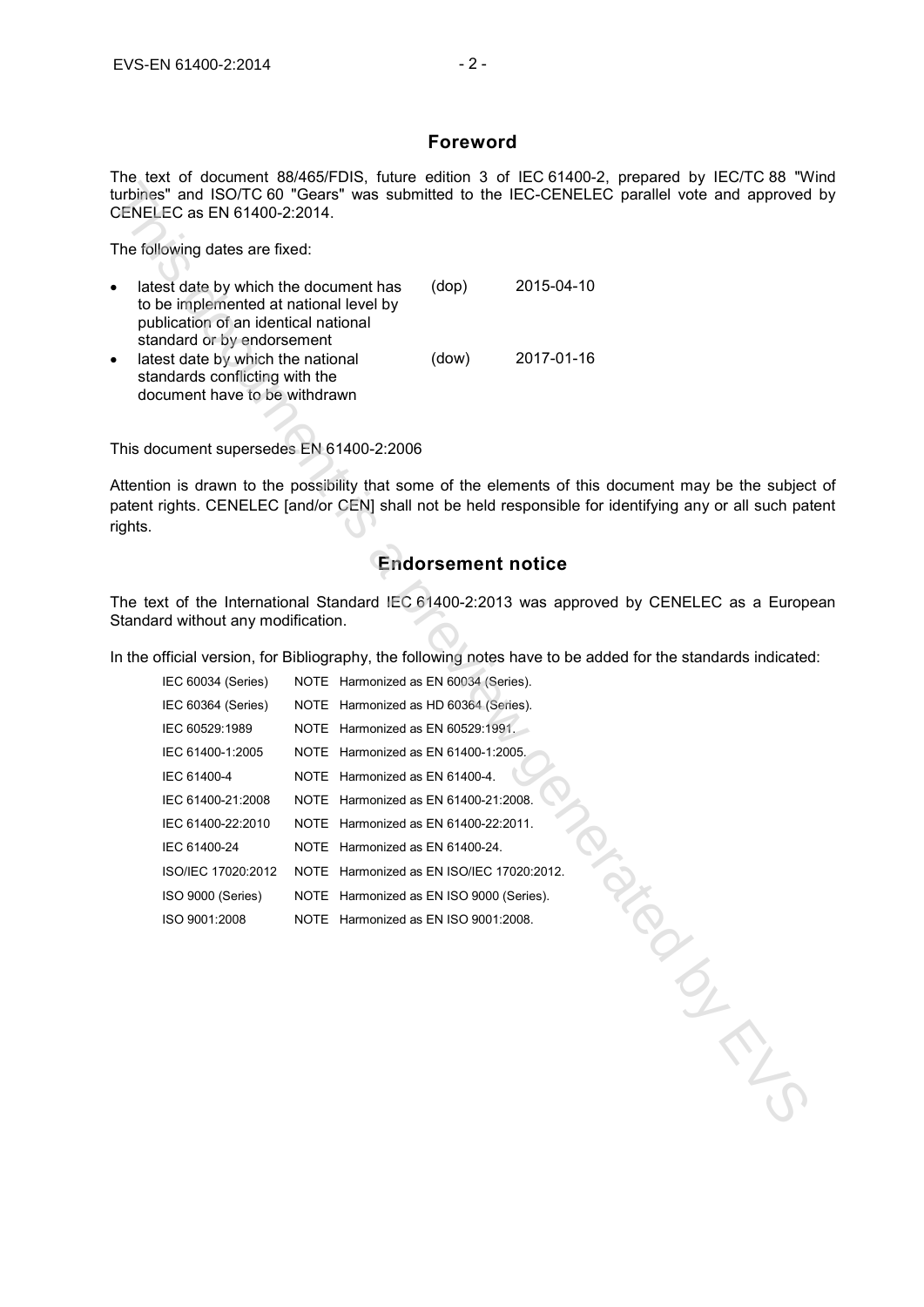#### **Annex ZA**

#### **Normative references to international publications with their corresponding European publications**

|                                                                                                                                                                                                                                                                                                            |                      | (normative)                                                                                                                                                                 |                                                         |                      |  |  |
|------------------------------------------------------------------------------------------------------------------------------------------------------------------------------------------------------------------------------------------------------------------------------------------------------------|----------------------|-----------------------------------------------------------------------------------------------------------------------------------------------------------------------------|---------------------------------------------------------|----------------------|--|--|
| Normative references to international publications                                                                                                                                                                                                                                                         |                      |                                                                                                                                                                             |                                                         |                      |  |  |
|                                                                                                                                                                                                                                                                                                            |                      | with their corresponding European publications                                                                                                                              |                                                         |                      |  |  |
| The following documents, in whole or in part, are normatively referenced in this document and are<br>indispensable for its application. For dated references, only the edition cited applies. For undated<br>references, the latest edition of the referenced document (including any amendments) applies. |                      |                                                                                                                                                                             |                                                         |                      |  |  |
| applies.                                                                                                                                                                                                                                                                                                   |                      | NOTE 1 When an International Publication has been modified by common modifications, indicated by (mod), the relevant EN                                                     |                                                         |                      |  |  |
| www.cenelec.eu                                                                                                                                                                                                                                                                                             |                      | NOTE 2 Up-to-date information on the latest versions of the European Standards listed in this annex is available h                                                          |                                                         |                      |  |  |
| Publication<br>IEC 60038 (mod)<br>IEC 60204-1 (mod)                                                                                                                                                                                                                                                        | Year<br>2009<br>2005 | <u>Title</u><br>IEC standard voltages<br>Safety of machinery - Electrical equipment<br>of machines -- Part 1: General requirements                                          | EN/HD<br>EN 60038<br>EN 60204-1                         | Year<br>2011<br>2006 |  |  |
|                                                                                                                                                                                                                                                                                                            |                      |                                                                                                                                                                             | +prA11<br>+EN 60204-<br>1:2006/corrigendum<br>Feb. 2010 | 2010                 |  |  |
| IEC 60364-5-54                                                                                                                                                                                                                                                                                             |                      | Low-voltage electrical installations -- Part 5- HD 60364-5-54<br>54: Selection and erection of electrical<br>equipment - Earthing arrangements and<br>protective conductors |                                                         |                      |  |  |
| IEC 60721-2-1                                                                                                                                                                                                                                                                                              |                      | Classification of environmental conditions -- EN 60721-2-1<br>Part 2-1: Environmental conditions<br>appearing in nature - Temperature and                                   | +FprAA                                                  | 2011                 |  |  |
| IEC 61400-1                                                                                                                                                                                                                                                                                                | 2005                 | humidity<br>Wind turbines -- Part 1: Design requirementsEN 61400-1                                                                                                          | +prA                                                    | 2005                 |  |  |
| IEC 61400-11                                                                                                                                                                                                                                                                                               |                      | Wind turbines -- Part 11: Acoustic noise<br>measurement techniques                                                                                                          | EN 61400-11                                             |                      |  |  |
| IEC 61400-12-1                                                                                                                                                                                                                                                                                             | 2005                 | Wind turbines -- Part 12-1: Power<br>performance measurements of electricity<br>producing wind turbines                                                                     | EN 61400-12-1                                           | 2006                 |  |  |
| IEC 61643-11 (mod) 2011                                                                                                                                                                                                                                                                                    |                      | Low-voltage surge protective devices -- Part EN 61643-11<br>11: Surge protective devices connected to<br>low-voltage power systems - Requirements<br>and test methods       |                                                         | 2012                 |  |  |
| <b>ISO 2394</b><br>IEC/TS 61400-13                                                                                                                                                                                                                                                                         | 1998                 | General principles on reliability for structures<br>Wind turbine generator systems - Part 13:<br>Measurement of mechanical loads                                            |                                                         |                      |  |  |
| IEC/TS 61400-23                                                                                                                                                                                                                                                                                            | 2001                 | Wind turbine generator systems -- Part 23:<br>Full-scale structural testing of rotor blades                                                                                 |                                                         |                      |  |  |
| <b>ISO/IEC 17025</b>                                                                                                                                                                                                                                                                                       |                      | General requirements for the competence of EN ISO/IEC 17025<br>testing and calibration laboratories                                                                         |                                                         |                      |  |  |
|                                                                                                                                                                                                                                                                                                            |                      |                                                                                                                                                                             |                                                         |                      |  |  |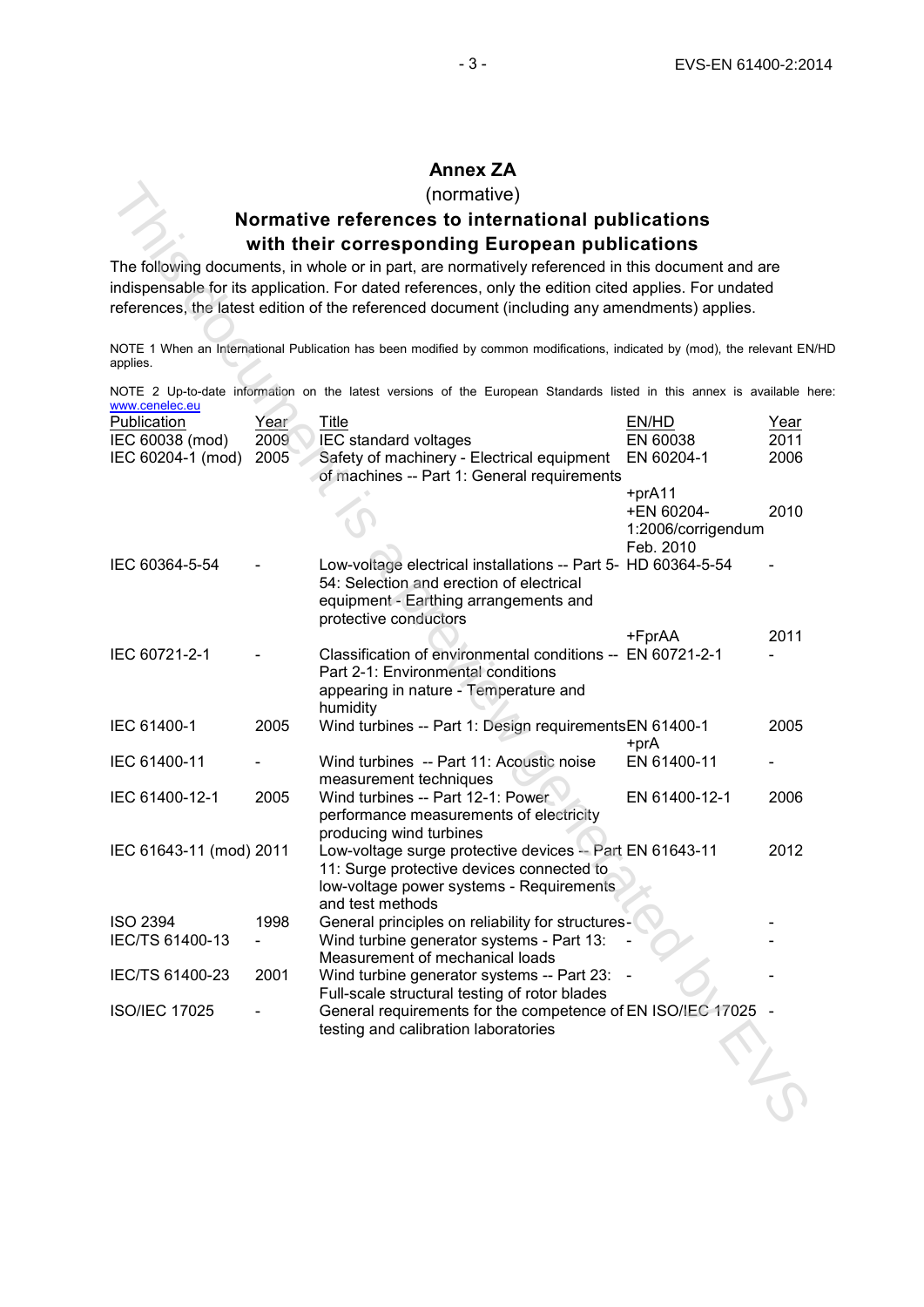### **CONTENTS**

| 1.             |     |                |                                                              |  |  |  |
|----------------|-----|----------------|--------------------------------------------------------------|--|--|--|
| $\overline{2}$ |     |                |                                                              |  |  |  |
| 3              |     |                |                                                              |  |  |  |
| 4              |     |                |                                                              |  |  |  |
|                | 4.1 |                |                                                              |  |  |  |
|                | 4.2 |                |                                                              |  |  |  |
|                | 4.3 |                |                                                              |  |  |  |
| 5              |     |                |                                                              |  |  |  |
|                | 5.1 |                |                                                              |  |  |  |
|                | 5.2 |                |                                                              |  |  |  |
|                | 5.3 |                |                                                              |  |  |  |
| L              |     |                |                                                              |  |  |  |
| 6              |     |                |                                                              |  |  |  |
|                | 6.1 |                |                                                              |  |  |  |
|                | 6.2 |                |                                                              |  |  |  |
|                | 6.3 |                |                                                              |  |  |  |
|                |     | 6.3.1          |                                                              |  |  |  |
|                |     | 6.3.2          |                                                              |  |  |  |
|                |     | 6.3.3          |                                                              |  |  |  |
|                | 6.4 |                |                                                              |  |  |  |
|                |     | 6.4.1          |                                                              |  |  |  |
|                |     | 6.4.2          |                                                              |  |  |  |
|                |     | 6.4.3          |                                                              |  |  |  |
|                | 6.5 |                |                                                              |  |  |  |
|                | 6.6 |                |                                                              |  |  |  |
|                |     | 6.6.1          |                                                              |  |  |  |
|                |     | 6.6.2          | For turbines connected to the electrical power network38     |  |  |  |
|                |     | 6.6.3          | For turbines not connected to the electrical power network38 |  |  |  |
| 7              |     |                |                                                              |  |  |  |
|                | 7.1 |                |                                                              |  |  |  |
|                | 7.2 |                |                                                              |  |  |  |
|                | 7.3 |                |                                                              |  |  |  |
|                |     | 7.3.1          |                                                              |  |  |  |
|                |     | 7.3.2          |                                                              |  |  |  |
|                |     | 7.3.3          |                                                              |  |  |  |
|                |     | 7.3.4          |                                                              |  |  |  |
|                |     | 7.3.5          |                                                              |  |  |  |
|                |     | 7.3.6          |                                                              |  |  |  |
|                | 7.4 |                |                                                              |  |  |  |
|                |     | 7.4.1<br>7.4.2 |                                                              |  |  |  |
|                |     | 7.4.3          |                                                              |  |  |  |
|                |     | 7.4.4          |                                                              |  |  |  |
|                |     | 7.4.5          |                                                              |  |  |  |
|                |     | 7.4.6          |                                                              |  |  |  |
|                |     |                |                                                              |  |  |  |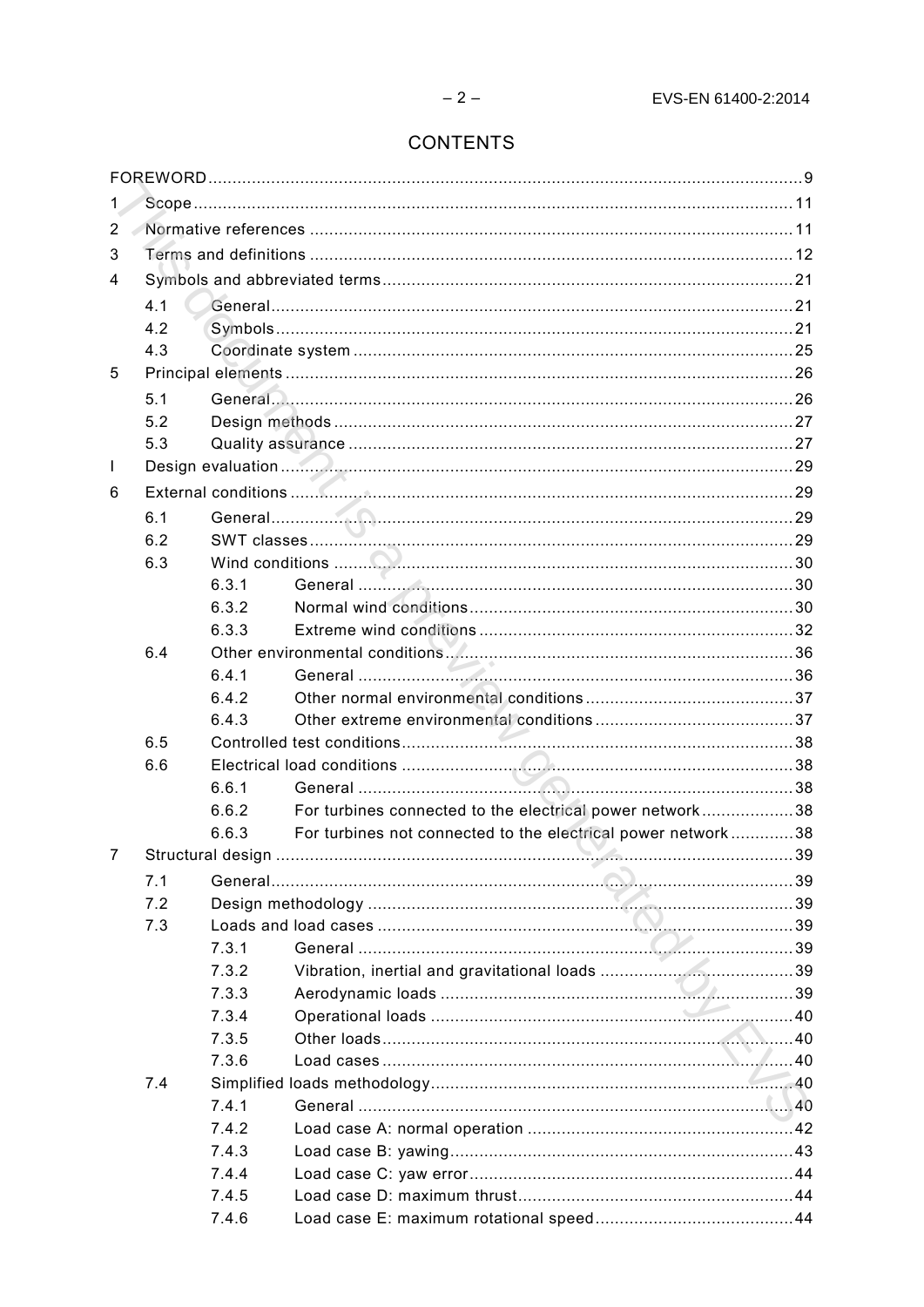|    |                  | 7.4.7  |                                                               |  |
|----|------------------|--------|---------------------------------------------------------------|--|
|    |                  | 7.4.8  |                                                               |  |
|    |                  | 7.4.9  |                                                               |  |
|    |                  | 7.4.10 | Load case I: parked wind loading, maximum exposure46          |  |
|    |                  | 7.4.11 | Load case J: transportation, assembly, maintenance and        |  |
|    |                  |        |                                                               |  |
|    | $7.\overline{5}$ |        |                                                               |  |
|    |                  | 7.5.1  |                                                               |  |
|    |                  | 7.5.2  |                                                               |  |
|    |                  | 7.5.3  | Power production plus occurrence of fault (DLC 2.1 to 2.3)49  |  |
|    |                  | 7.5.4  |                                                               |  |
|    |                  | 7.5.5  |                                                               |  |
|    |                  | 7.5.6  | Extreme wind loading (stand-still or idling or spinning) (DLC |  |
|    |                  | 7.5.7  |                                                               |  |
|    |                  | 7.5.8  | Transportation, assembly, maintenance and repair (DLC 7.1)50  |  |
|    |                  | 7.5.9  |                                                               |  |
|    | 7.6              |        |                                                               |  |
|    | 7.7              |        |                                                               |  |
|    | 7.8              |        |                                                               |  |
|    |                  | 7.8.1  |                                                               |  |
|    |                  | 7.8.2  |                                                               |  |
|    | 7.9              |        |                                                               |  |
|    |                  | 7.9.1  |                                                               |  |
|    |                  | 7.9.2  |                                                               |  |
|    |                  | 7.9.3  |                                                               |  |
| 8  |                  |        |                                                               |  |
|    | 8.1              |        |                                                               |  |
|    | 8.2              |        |                                                               |  |
|    | 8.3              |        |                                                               |  |
|    | 8.4              |        |                                                               |  |
| 9  |                  |        |                                                               |  |
|    | 9.1              |        |                                                               |  |
|    | 9.2              |        |                                                               |  |
|    | 9.3              |        |                                                               |  |
|    | 9.4              |        |                                                               |  |
|    | 9.5              |        |                                                               |  |
|    | 9.6              |        |                                                               |  |
|    | 9.7              |        |                                                               |  |
|    |                  | 9.7.1  |                                                               |  |
|    |                  | 9.7.2  |                                                               |  |
|    |                  | 9.7.3  | Electrical power network (grid connected systems)57           |  |
|    |                  | 9.7.4  | Direct connect to electric motors (e.g. water pumping)57      |  |
|    |                  | 9.7.5  |                                                               |  |
|    | 9.8              |        |                                                               |  |
| 10 |                  |        |                                                               |  |
|    | 10.1             |        |                                                               |  |
|    | 10.2             |        |                                                               |  |
|    | 10.3             |        |                                                               |  |
|    |                  |        |                                                               |  |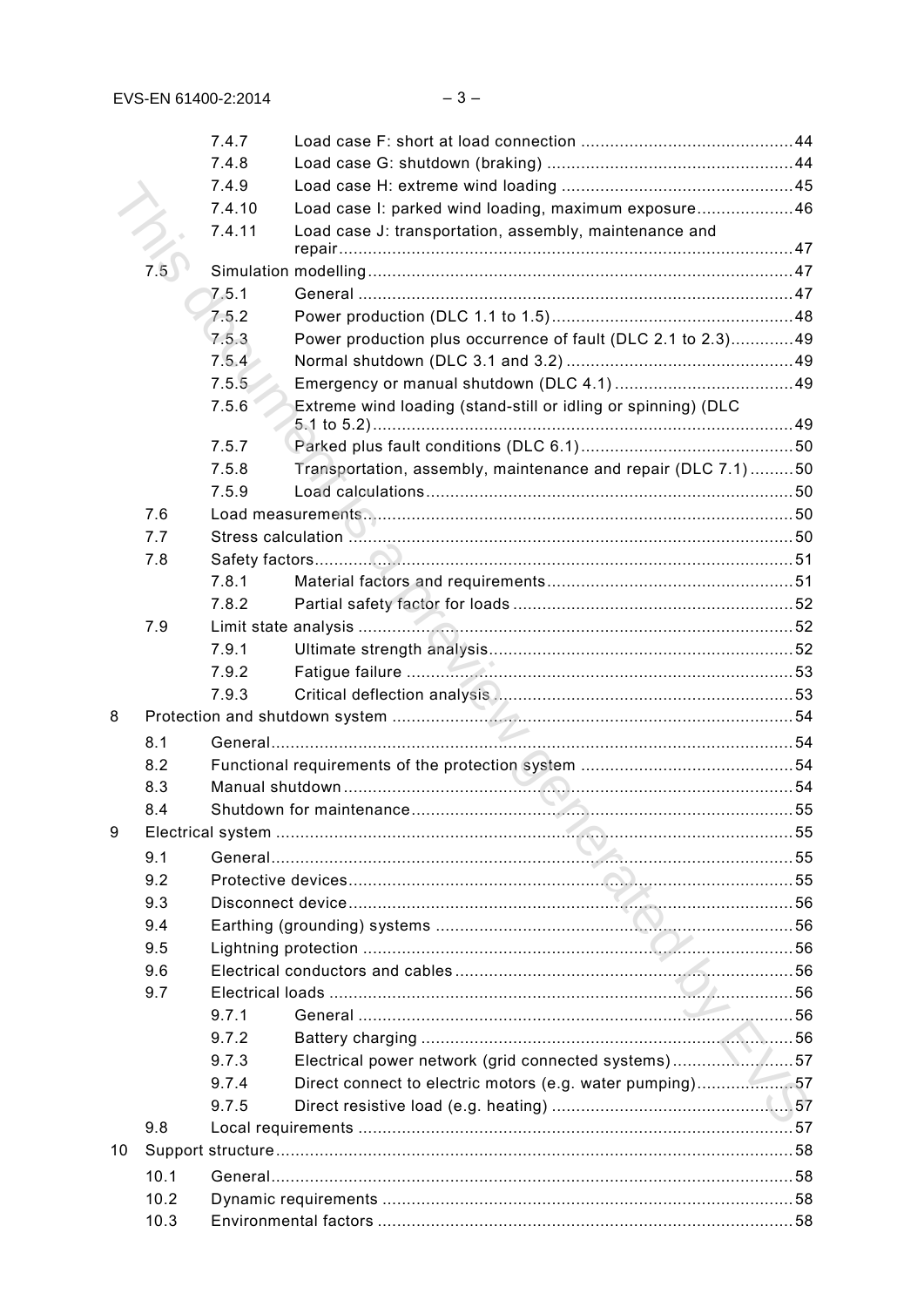|              | 10.4     |        |  |  |
|--------------|----------|--------|--|--|
|              | 10.5     |        |  |  |
|              | 10.6     |        |  |  |
| 11           |          |        |  |  |
|              | $11.1 -$ |        |  |  |
|              | 11.2     |        |  |  |
|              |          | 11.2.1 |  |  |
|              |          | 11.2.2 |  |  |
|              |          | 11.2.3 |  |  |
|              |          | 11.2.4 |  |  |
|              |          | 11.2.5 |  |  |
|              | 11.3     |        |  |  |
| 12           |          |        |  |  |
| $\mathbf{H}$ |          |        |  |  |
| 13           |          |        |  |  |
|              | 13.1     |        |  |  |
|              | 13.2     |        |  |  |
|              |          | 13.2.1 |  |  |
|              |          | 13.2.2 |  |  |
|              |          | 13.2.3 |  |  |
|              |          | 13.2.4 |  |  |
|              | 13.3     |        |  |  |
|              | 13.4     |        |  |  |
|              |          | 13.4.1 |  |  |
|              |          | 13.4.2 |  |  |
|              |          | 13.4.3 |  |  |
|              |          | 13.4.4 |  |  |
|              | 13.5     |        |  |  |
|              |          | 13.5.1 |  |  |
|              |          | 13.5.2 |  |  |
|              |          | 13.5.3 |  |  |
|              |          | 13.5.4 |  |  |
|              |          | 13.5.5 |  |  |
|              |          | 13.5.6 |  |  |
|              | 13.6     |        |  |  |
|              | 13.7     |        |  |  |
|              | 13.8     |        |  |  |
|              |          |        |  |  |
|              | A.1      |        |  |  |
|              | A.2      |        |  |  |
|              | A.3      |        |  |  |
|              | A.4      |        |  |  |
|              |          |        |  |  |
|              |          |        |  |  |
|              |          |        |  |  |
|              | C.1      |        |  |  |
|              | C.2      |        |  |  |
|              | C.3      |        |  |  |
|              |          |        |  |  |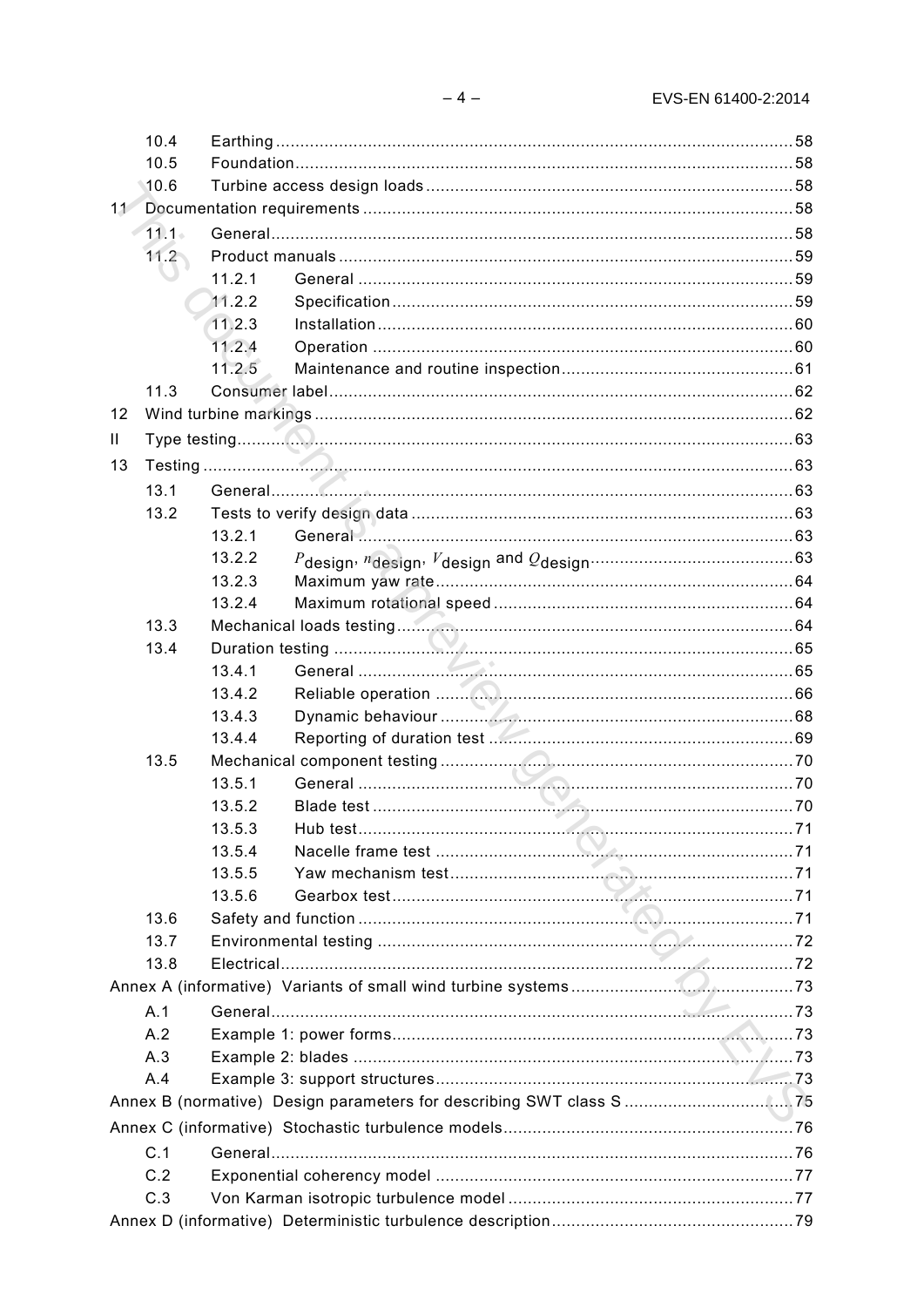| E.1         |                                                                          |  |
|-------------|--------------------------------------------------------------------------|--|
| E.2         |                                                                          |  |
| E.3         |                                                                          |  |
| $E.4 \cdot$ |                                                                          |  |
|             | E.4.1                                                                    |  |
|             | E.4.2                                                                    |  |
|             | E.4.3                                                                    |  |
|             | E.4.4                                                                    |  |
| E.5         |                                                                          |  |
| E.6         |                                                                          |  |
|             | Annex F (informative) Development of the simplified loads methodology 90 |  |
| F.1         |                                                                          |  |
| F.2         |                                                                          |  |
| F.3         |                                                                          |  |
| F.4         |                                                                          |  |
| F.5         |                                                                          |  |
|             |                                                                          |  |
| G.1         |                                                                          |  |
| G.2         |                                                                          |  |
|             | G.2.1                                                                    |  |
|             | G.2.2                                                                    |  |
|             | Plot showing any potential power degradation  102<br>G.2.3               |  |
| G.3         |                                                                          |  |
|             | G.3.1                                                                    |  |
| G.4         |                                                                          |  |
|             |                                                                          |  |
| H.1         |                                                                          |  |
| H.2         |                                                                          |  |
| H.3         |                                                                          |  |
| H.4         |                                                                          |  |
|             |                                                                          |  |
|             |                                                                          |  |
| J.1         |                                                                          |  |
| J.2         |                                                                          |  |
| J.3         |                                                                          |  |
| J.4         |                                                                          |  |
| J.5         |                                                                          |  |
| J.6         |                                                                          |  |
|             | Annex K (informative) Extreme wind conditions of tropical cyclones 114   |  |
| K.1         |                                                                          |  |
| K.2         |                                                                          |  |
| K.3         |                                                                          |  |
|             | K.3.1                                                                    |  |
|             | K.3.2                                                                    |  |
|             | K.3.3                                                                    |  |
| K.4         |                                                                          |  |
| K.5         |                                                                          |  |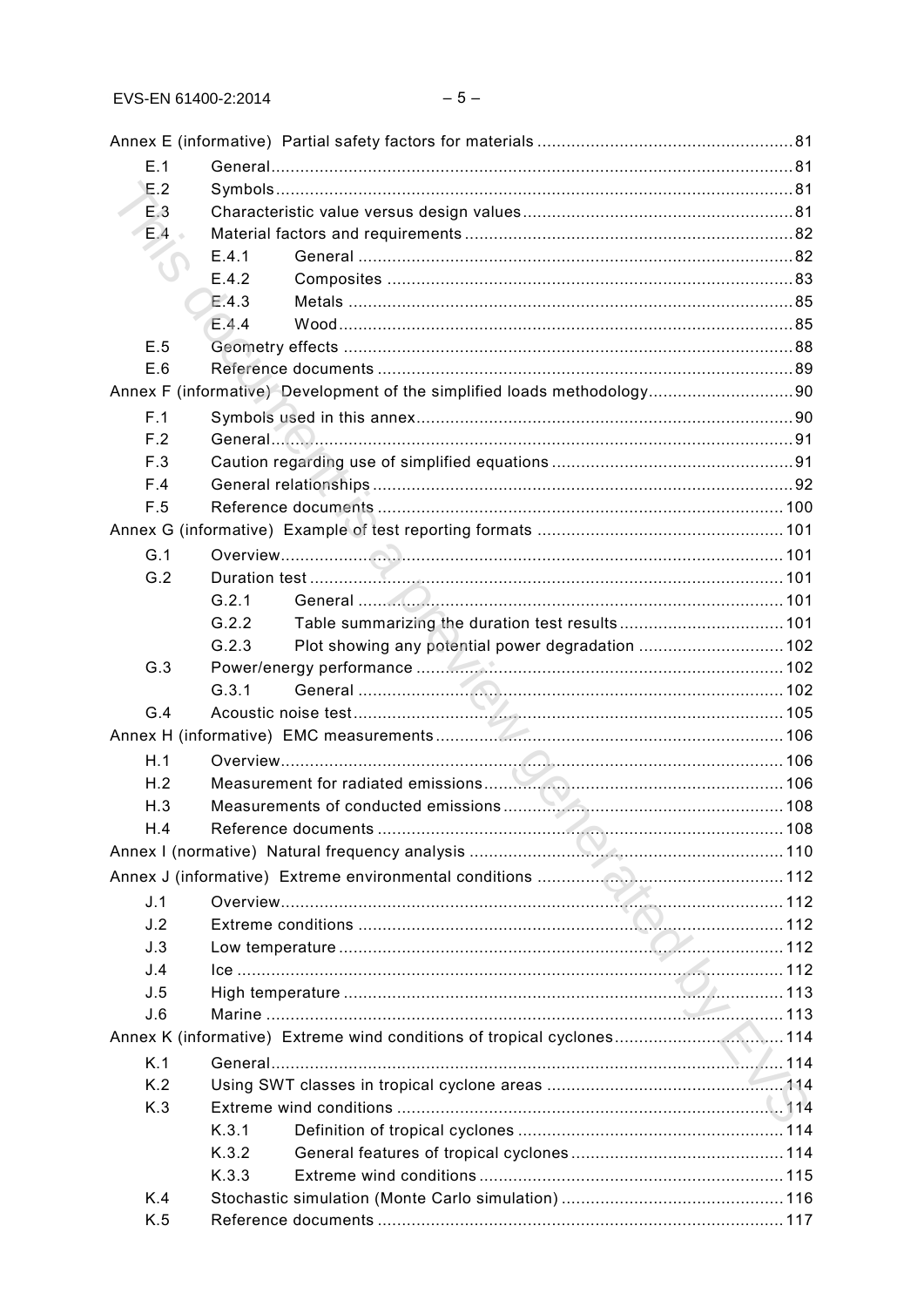| L.1        |                                                                                                     |  |
|------------|-----------------------------------------------------------------------------------------------------|--|
| L.2        |                                                                                                     |  |
| L.3        |                                                                                                     |  |
| $L4 \cdot$ |                                                                                                     |  |
| L.5        |                                                                                                     |  |
| L.6        |                                                                                                     |  |
| L.7        |                                                                                                     |  |
| L.8        |                                                                                                     |  |
|            |                                                                                                     |  |
| M.1        |                                                                                                     |  |
| M.2        |                                                                                                     |  |
|            | M.2.1                                                                                               |  |
|            | M.2.2                                                                                               |  |
|            | M.2.3                                                                                               |  |
|            | M.2.4                                                                                               |  |
| M.3        |                                                                                                     |  |
|            | M.3.1                                                                                               |  |
|            | M.3.2                                                                                               |  |
|            | M.3.3                                                                                               |  |
|            | M.3.4                                                                                               |  |
| M.4        |                                                                                                     |  |
| M.5        |                                                                                                     |  |
|            |                                                                                                     |  |
|            |                                                                                                     |  |
|            |                                                                                                     |  |
|            |                                                                                                     |  |
|            |                                                                                                     |  |
|            |                                                                                                     |  |
|            |                                                                                                     |  |
|            |                                                                                                     |  |
|            |                                                                                                     |  |
|            | Figure 6 – Example of extreme direction change magnitude ( $N = 50$ , $D = 5$ m, $z_{\text{hub}} =$ |  |
|            |                                                                                                     |  |
|            | Figure 7 – Example of extreme direction change transient ( $N = 50$ , $V_{\text{hub}} = 25$ m/s) 35 |  |
|            |                                                                                                     |  |
|            |                                                                                                     |  |
|            | Figure 10 – Time development of direction change for $V_{\text{hub}} = 25 \text{ m/s}$ 36           |  |
|            |                                                                                                     |  |
|            | Figure E.2 - Typical S-N diagram for fatigue of glass fibre composites (Figure 41 from              |  |
|            | Figure E.3 - Typical environmental effects on glass fibre composites (Figure 25 from                |  |
|            | Figure E.4 – Fatigue strain diagram for large tow unidirectional 0° carbon fibre/vinyl              |  |
|            |                                                                                                     |  |
|            |                                                                                                     |  |
|            | Figure E.6 - Fatigue life data for jointed softwood (from reference [E.5]) 86                       |  |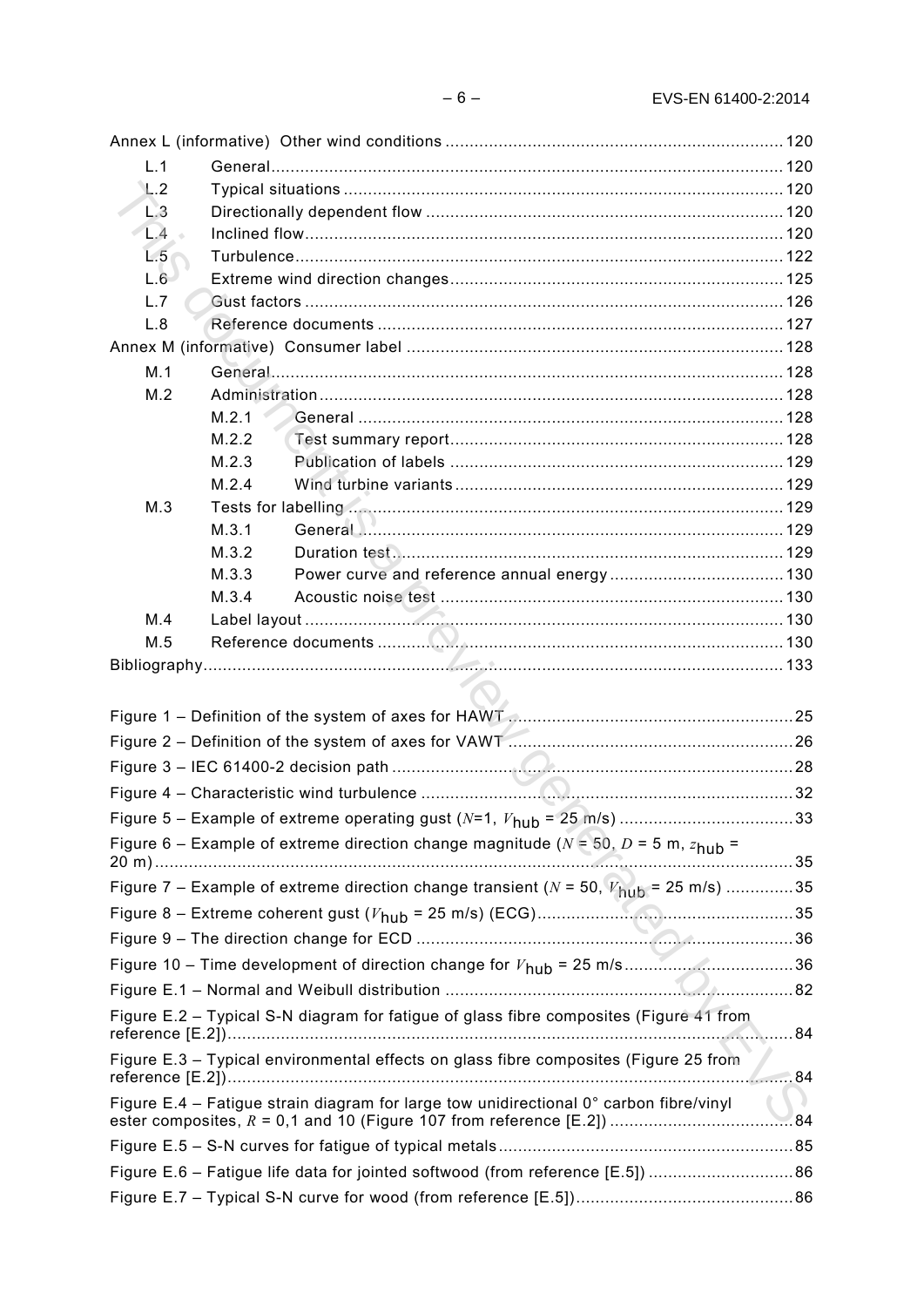| Figure E.8 – Effect of moisture content on compressive strength of lumber parallel to                                                                                           |  |
|---------------------------------------------------------------------------------------------------------------------------------------------------------------------------------|--|
| Figure E.9 - Effect of moisture content on wood strength properties (Figure 4-11 from                                                                                           |  |
| Figure E.10 – Effect of grain angle on mechanical property of clear wood according to                                                                                           |  |
|                                                                                                                                                                                 |  |
|                                                                                                                                                                                 |  |
| Figure G.3 - Example scatter plot of measured power and wind speed 104                                                                                                          |  |
|                                                                                                                                                                                 |  |
| Figure H.1 - Measurement setup of radiated emissions (set up type A)  107                                                                                                       |  |
| Figure H.2 - Measurement setup of radiated emissions (set up type B)  107                                                                                                       |  |
| Figure H.3 - Measurement setup of conducted emissions (setup type A)  108                                                                                                       |  |
| Figure H.4 - Measurement setup of conducted emissions (setup type B)  108                                                                                                       |  |
|                                                                                                                                                                                 |  |
| Figure K.1 - Comparison of predicted and observed extreme winds in a mixed climate                                                                                              |  |
|                                                                                                                                                                                 |  |
| Figure L.1 - Simulation showing inclined flow on a building (courtesy Sander Mertens)  121                                                                                      |  |
|                                                                                                                                                                                 |  |
| Figure L.3 - Turbulence intensity and wind speed distribution, 5 m above treetops in a                                                                                          |  |
| Figure L.4 – Turbulence intensity and wind speed distribution, 69 m above treetops in<br>a forest north of Uppsala, Sweden, during 2009 (limited data for high wind speeds) 123 |  |
| Figure L.5 – Turbulence intensity and wind distribution, 2 m above rooftop in Melville,                                                                                         |  |
| Figure L.6 – Turbulence intensity and wind speed distribution, 5,7 m above a rooftop in<br>Port Kennedy, Western Australia, during Feb-Mar 2010, reference [L.4]  124           |  |
| Figure L.7 - Example extreme direction changes; 1,5 m above a rooftop in Tokyo,<br>Japan during three months February-May of 2007 (0,5 Hz data, reference [L.5]) 125            |  |
| Figure L.8 - Example extreme direction changes; 1,5 m above a rooftop in Tokyo,<br>Japan during five months September 2010 to February 2011 (1,0 Hz data, reference             |  |
| Figure L.9 - Gust factor measurements during storm in Port Kennedy, Western<br>Australia, during March 2010, measured 5 m above rooftop compared with 10-min                    |  |
|                                                                                                                                                                                 |  |
|                                                                                                                                                                                 |  |
| $\sqrt{2}$                                                                                                                                                                      |  |
|                                                                                                                                                                                 |  |
|                                                                                                                                                                                 |  |
|                                                                                                                                                                                 |  |
| Table 4 - Minimum set of design load cases (DLC) for simulation by aero-elastic                                                                                                 |  |
|                                                                                                                                                                                 |  |
|                                                                                                                                                                                 |  |
|                                                                                                                                                                                 |  |
|                                                                                                                                                                                 |  |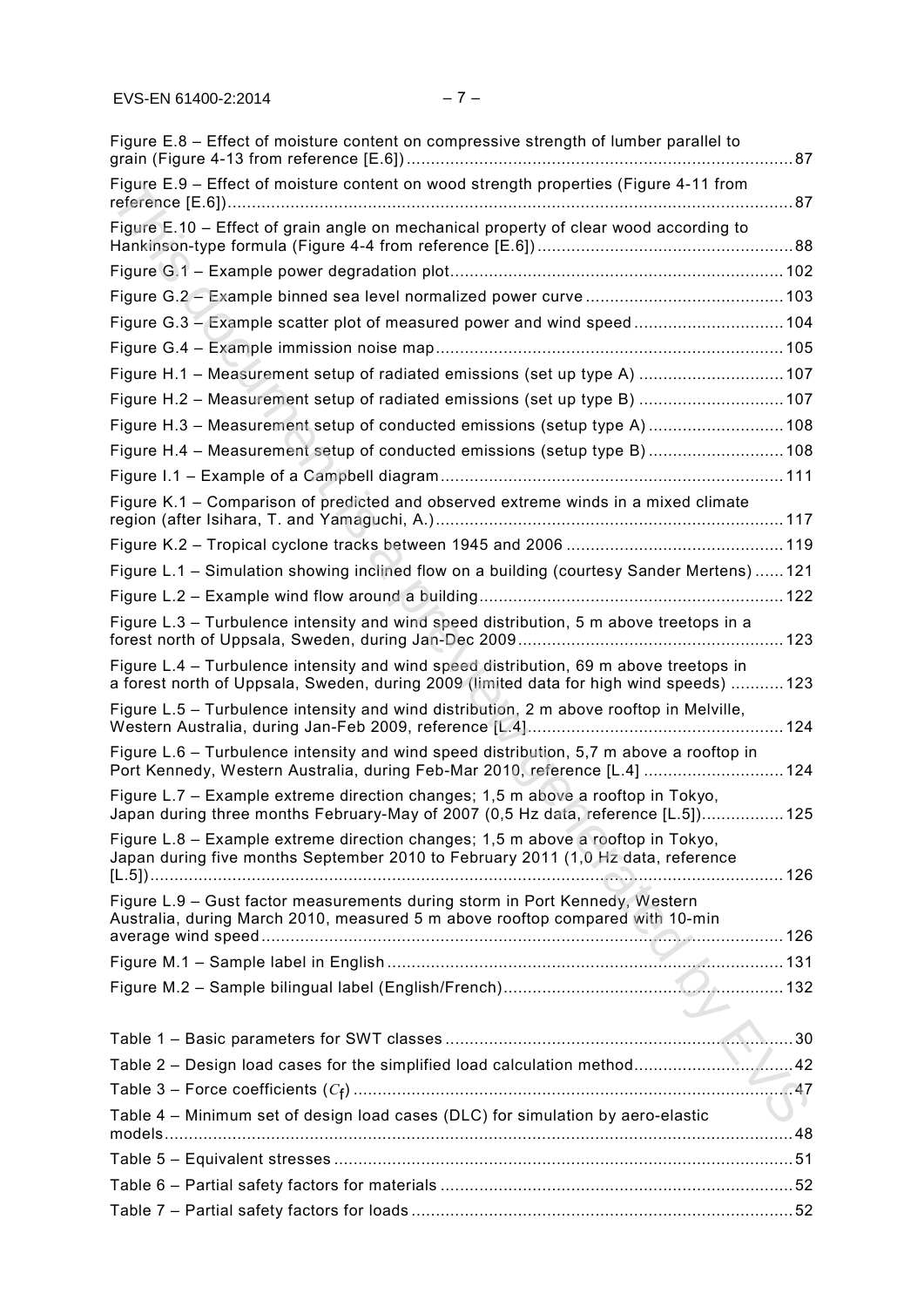| Table E.1 - Factors for different survival probabilities and variabilities82              |  |
|-------------------------------------------------------------------------------------------|--|
|                                                                                           |  |
|                                                                                           |  |
| Table G.2 - Example calculated annual energy production (AEP) table  104                  |  |
| Table K.1 - Top five average extreme wind speeds recorded at meteorological stations  115 |  |
| Table K.2 - Extreme wind speeds recorded at meteorological stations  116                  |  |
| OCILISTS ON THE                                                                           |  |
|                                                                                           |  |
|                                                                                           |  |
|                                                                                           |  |
|                                                                                           |  |
|                                                                                           |  |
|                                                                                           |  |
|                                                                                           |  |
|                                                                                           |  |
|                                                                                           |  |
| <b>PIDINELIAN</b>                                                                         |  |
|                                                                                           |  |
|                                                                                           |  |
|                                                                                           |  |
|                                                                                           |  |
|                                                                                           |  |
|                                                                                           |  |
|                                                                                           |  |
|                                                                                           |  |
|                                                                                           |  |
|                                                                                           |  |
|                                                                                           |  |
|                                                                                           |  |
|                                                                                           |  |
|                                                                                           |  |
|                                                                                           |  |
|                                                                                           |  |
|                                                                                           |  |
| TON BIGICS                                                                                |  |
|                                                                                           |  |
|                                                                                           |  |